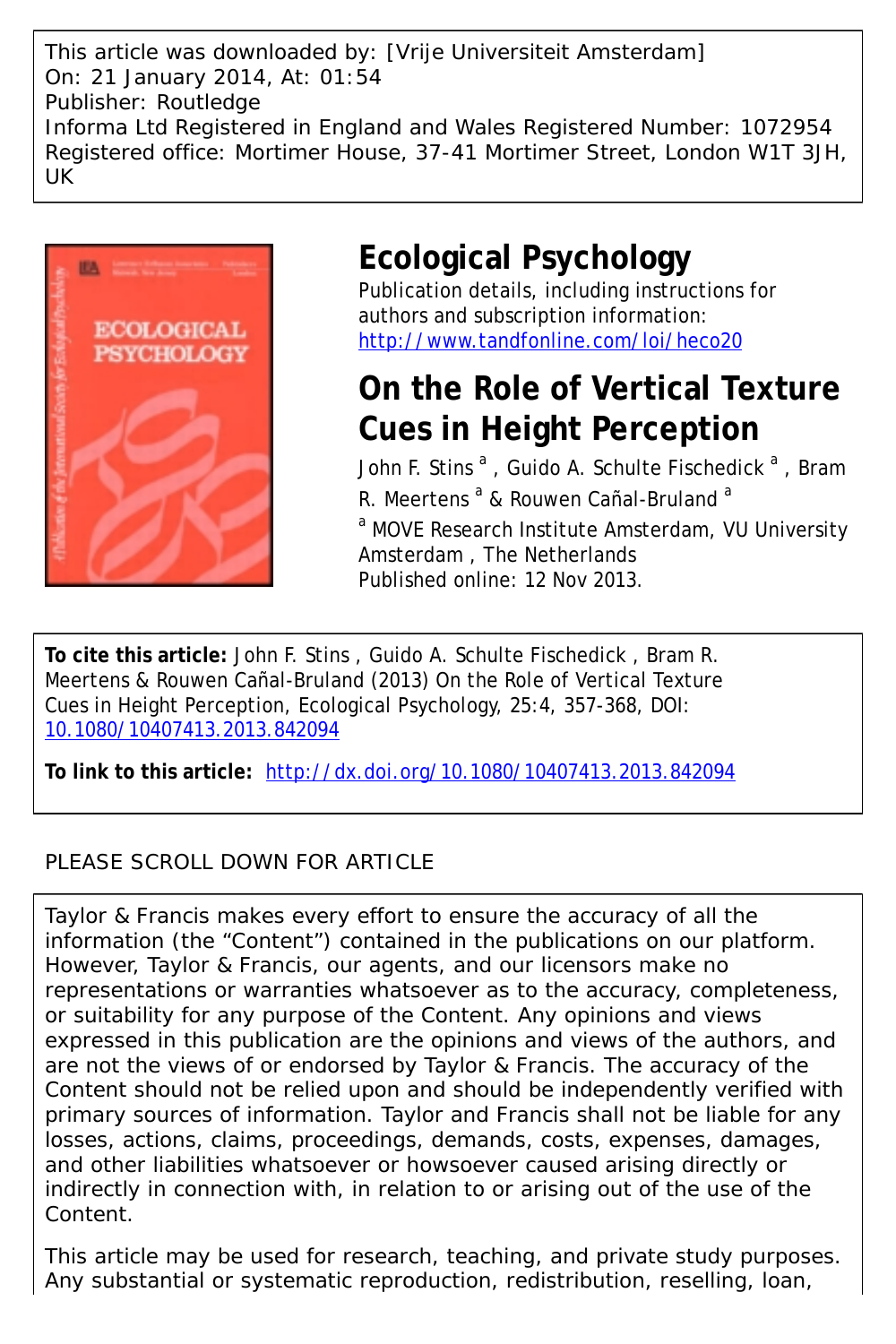sub-licensing, systematic supply, or distribution in any form to anyone is expressly forbidden. Terms & Conditions of access and use can be found at <http://www.tandfonline.com/page/terms-and-conditions>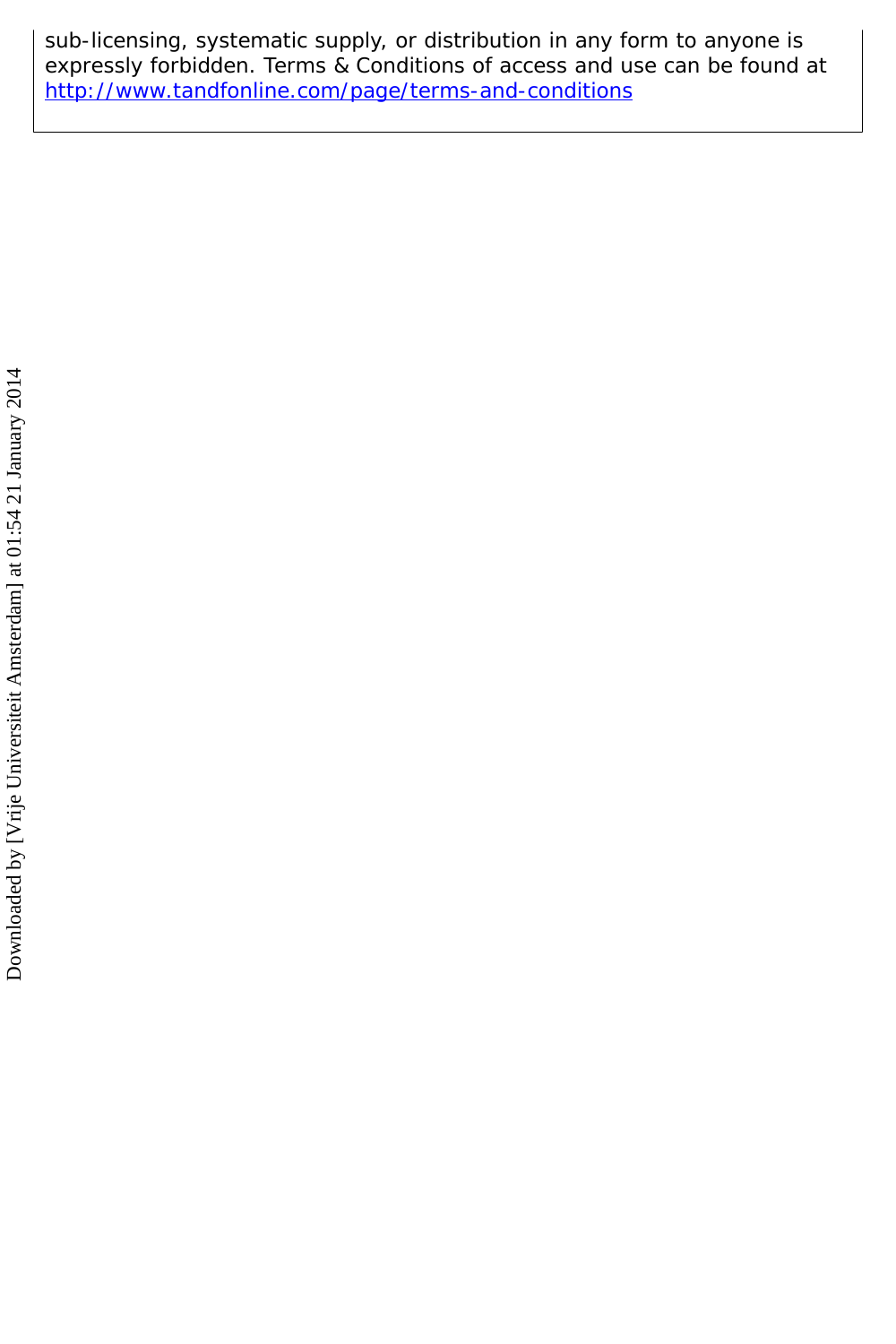Ecological Psychology, 25:357–368, 2013 Copyright © Taylor & Francis Group, LLC ISSN: 1040-7413 print/1532-6969 online DOI: 10.1080/10407413.2013.842094



# On the Role of Vertical Texture Cues in Height Perception

John F. Stins, Guido A. Schulte Fischedick, Bram R. Meertens, and Rouwen Cañal-Bruland MOVE Research Institute Amsterdam VU University Amsterdam, The Netherlands

When people judge height from the top looking down they tend to overestimate vertical distance. Initial findings suggest that this perceptual bias may be in part due to the experienced fear of falling. However, previous studies did not control for potentially relevant optical invariants, especially vertical texture gradient cues, that may inform such perceptual judgments. In this study, we examined to what degree texture gradient cues may account for the perceptual bias in height perception. To this end, in 2 different conditions in which vertical texture gradient cues were either present or absent, participants provided distance and size judgments from an elevated position (5.68 m) and from the ground. Results revealed a systematic overestimation of vertical extent and object size when judged from a height. Yet, the absence or presence of texture gradient cues did not differentially influence these judgments. Finally, although fear levels were reported to be larger at the elevated position than on the ground, fear levels did not correlate with the perceptual bias, thereby demanding further research into the mechanisms underlying the perceptual bias in height perception.

Perception of geometric properties of the environment, such as size, distance, angle, and so on, has been shown to not only depend on optical information of the spatial layout but also on, for example, physiological and emotional states of the perceiver. For instance, perceptual estimates have been shown to be modulated by fatigue (Proffitt, Stefanucci, Banton, & Epstein, 2003), phys-

Correspondence should be addressed to John F. Stins, MOVE Research Institute Amsterdam, Faculty of Human Movement Sciences, VU University Amsterdam, van der Boechorststraat 9, 1081 BT, Amsterdam, The Netherlands. E-mail: j.stins@fbw.vu.nl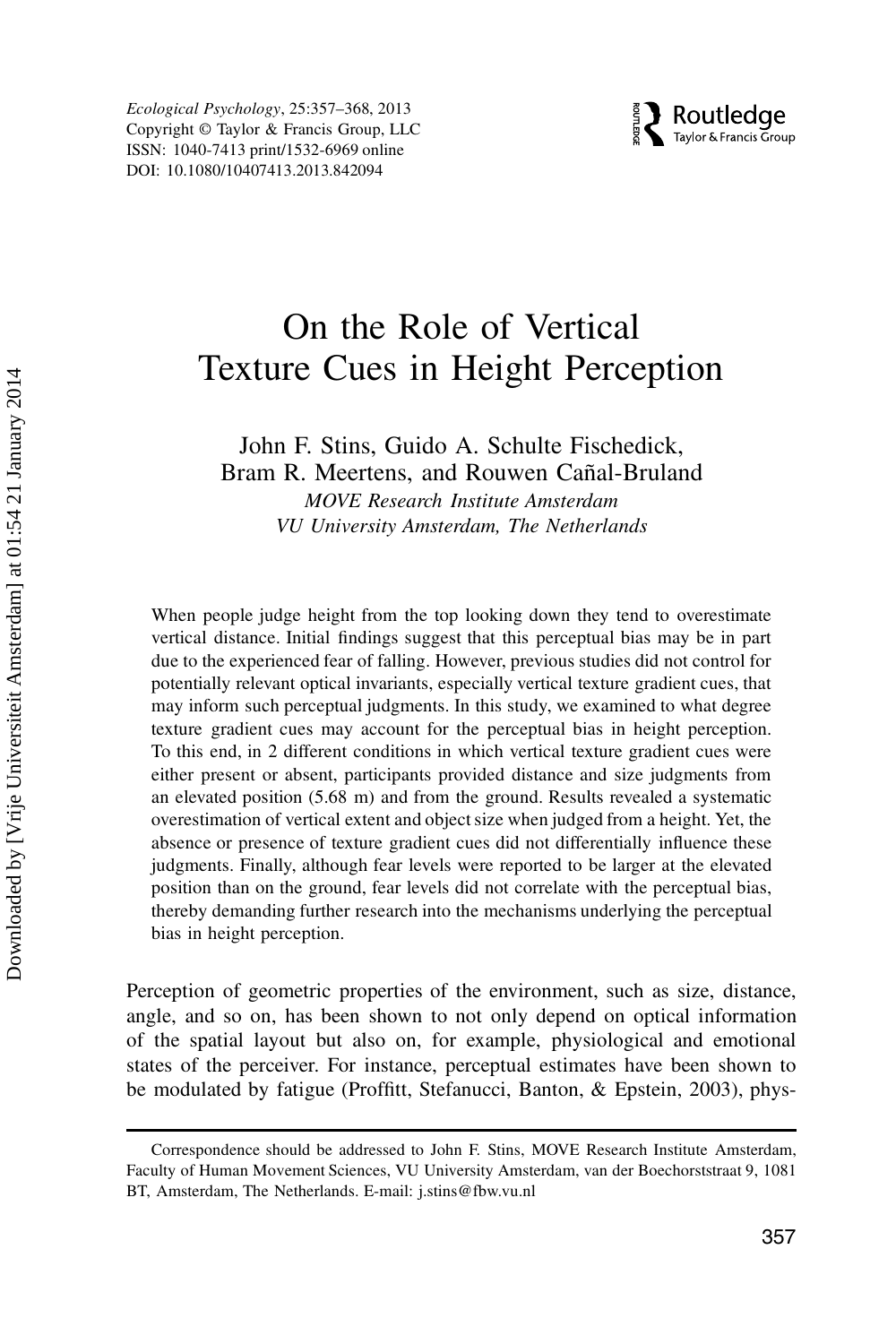iological potential (Bhalla & Proffitt, 1999), and anxiety (e.g., Cañal-Bruland, Pijpers, & Oudejans, 2010; Nieuwenhuys, Pijpers, Oudejans, & Bakker, 2008). Based on these and similar findings, Proffitt advocated the idea that perception is "embodied" (Proffitt, 2006a, 2006b) rather than a modular process (e.g., Marr, 1982; Pylyshyn, 2003), thereby emphasizing the influence of factors such as behavioral opportunities, energetic costs, and emotional states on perception.

With respect to the latter, Stefanucci and coworkers (Stefanucci & Proffitt, 2009; Stefanucci & Storbeck, 2009; Teachman, Stefanucci, Clerkin, Cody, & Proffitt, 2008) performed an innovative set of experiments in which participants were standing on the top of a balcony and were asked to look down and provide perceptual judgments about the distance to the ground. Interestingly, looking down resulted in a substantial perceptual distortion. That is, perceivers tended to overestimate vertical distance when facing downward relative to judging the same distance from the ground (facing up). In addition to this (direct) measure of distance perception, the authors tested a second (indirect) perceptual measure. They reasoned that due to the well-established size-distance constancy relationship, judgments about objects' sizes could well provide another window into the extent to which distance perception is biased. Stefanucci and colleagues put this hypothesis to the test and found that when participants viewed the height from the top they indeed judged objects on the ground to be larger compared with when judging the size of the same objects from the ground (Stefanucci  $\&$ Storbeck, 2009; Teachman et al., 2008). Moreover, the authors found not only that the top-viewing condition induced subjective fear of falling but also that the degree of overestimation of extent and size was positively correlated with self-reported fear of falling (Stefanucci & Proffitt, 2009). Therefore, it seems reasonable to conclude that emotional states such as fear of falling may be among the factors modulating perception. Stefanucci and Storbeck (2009) also demonstrated that the perceptual bias was even greater when participants had just seen highly arousing images with emotional content. It follows that emotional arousal is another physiological candidate that may influence perception.

Although overestimation of distance from a height is a robust finding, the two critical conditions in the setup used by Stefanucci and coworkers may be difficult to compare as they differed not only in height but also in the availability of optical cues, a factor the authors themselves also identified in their Discussion (Stefanucci & Proffitt, 2009, p. 436). When facing up toward a target at the balcony the perceiver sees the texture gradient of the wall underneath the balcony (e.g., brickwork and shadows; see Figures 1 and 11 in Stefanucci & Proffitt, 2009). But when looking down from the top of the balcony the texture of the wall underneath is not visible, and the perceiver likely exploits other distance cues such as convergence and motion parallax. Consequently, the poorer estimate of vertical extent from the top of the balcony may have been partly due to the lack of optical cues specifying depth, rendering this a potential confound. In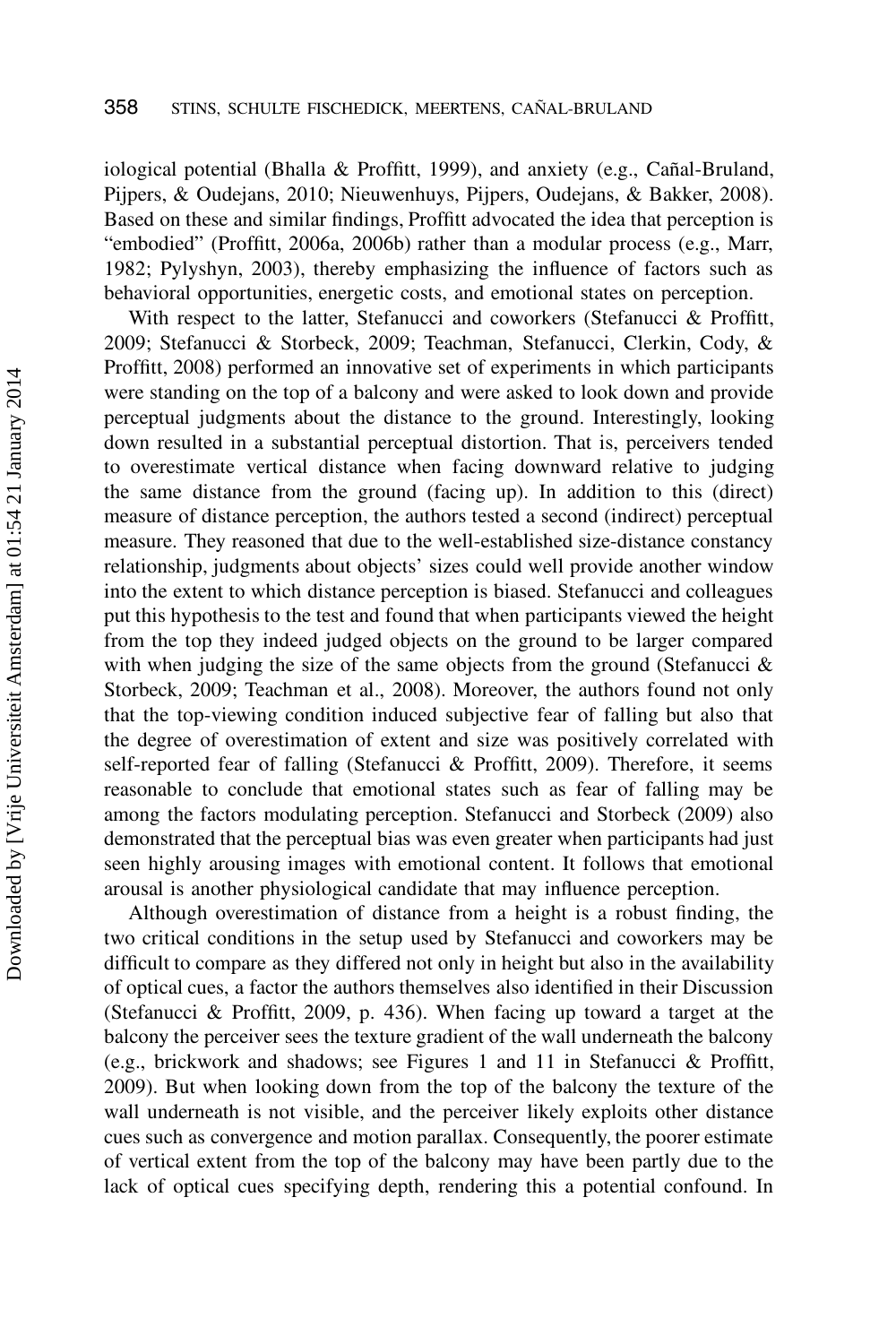the current study, we tested whether the presence or absence of texture gradient affects perceptual judgments of vertical extent.

Notably, the role of texture gradients in estimations of distance is far from clear. For example, Wu, Ooi, and He (2004) demonstrated that a lack of texture gradient may actually lead to an underestimation of distance, which stands in direct contrast to the findings reported earlier. However, whereas Wu et al. (2004) examined perception of distance in the horizontal plane, the work of Stefanucci and colleagues as well as the current experiment examined perception of extent in the vertical plane, including the associated potential of falling from a height, rendering a direct comparison between the two paradigms difficult.

The aim of this experiment was twofold: First, we aimed to provide a conceptual replication of earlier studies that demonstrated overestimations, using both direct (distance judgments) and indirect (size judgments) measures of perceived distance when viewed from the top. Second, we sought to investigate the putative contribution of a vertical texture gradient with respect to these estimations, using an extension of the setup used in previous studies. That is, in two different conditions in which vertical texture gradient cues were either present or absent, participants provided distance and size judgments standing either on the top of a balcony or at the bottom. If overestimation from a height is due to lack of optical cues, rather than the experience of standing at a height, then the presence of a vertical texture gradient during perceptual judgments should greatly reduce the perceptual bias.

### MATERIAL AND METHODS

#### **Participants**

Sixty participants (38 males, 22 females, mean age 22.7 years) took part in the experiment. The majority of participants were undergraduate students at the Faculty of Human Movement Sciences in Amsterdam. Participants provided written consent prior to participation and the experiment was conducted in accordance with the local institution's ethical guidelines.

#### Apparatus and Stimulus

The experiment took place inside a large well-lit gym, which contained two walkways suspended in the air that could be moved independently along a track firmly attached to the ceiling. The walkways consisted of a metal grid, with a railing on both sides at chest height. The walkways were 8.3 m long, 90.5 cm wide, and the distance between the floor and the top of the railing was 5.68 m. Climbing onto and walking along the walkway required no special training. As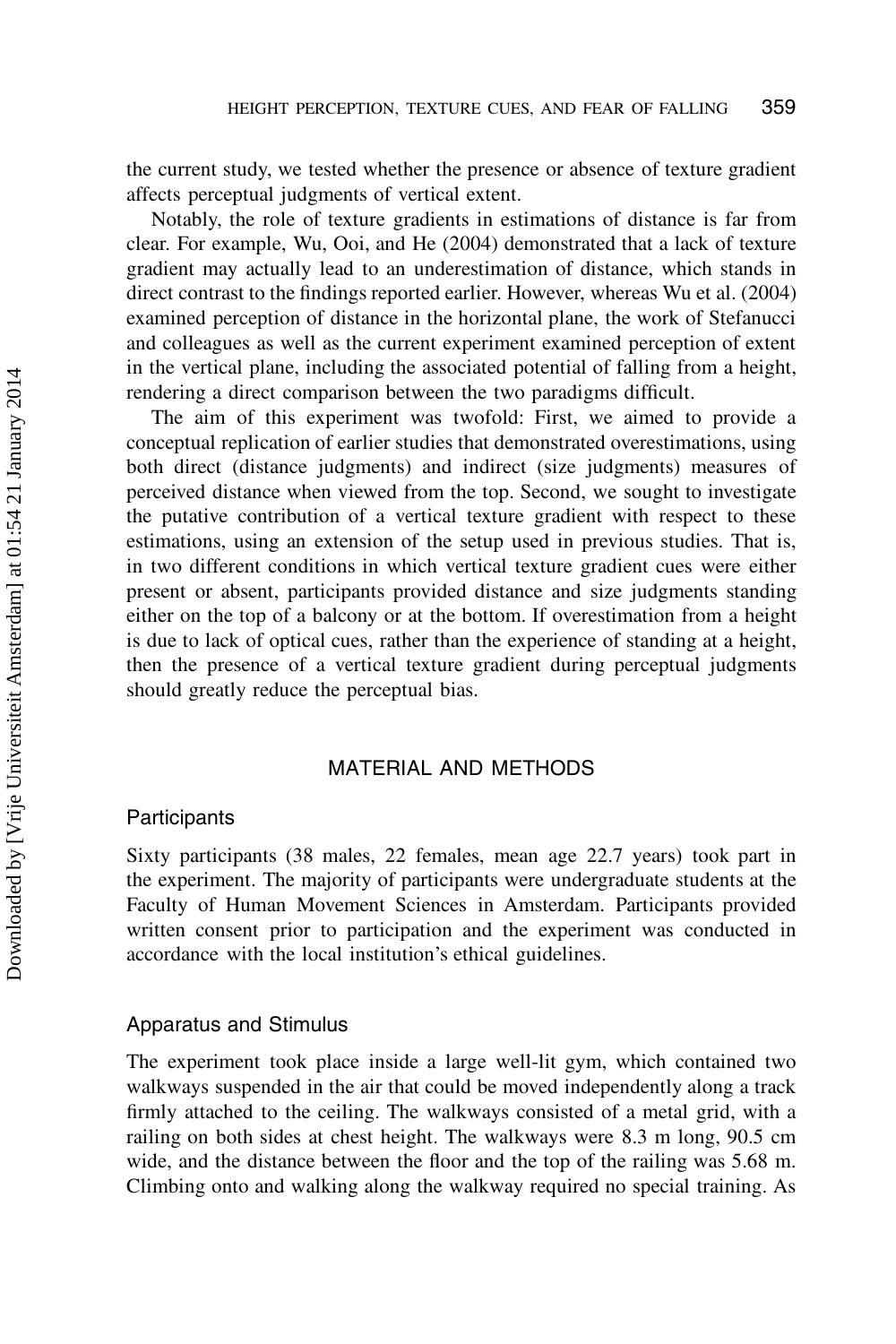a safety precaution, both the participant and the experimenter had to empty their pockets in case an object dropped out. Additionally, we took care that no other visitors in the hall walked underneath the walkway during the measurements. An orange cardboard disk (22.4 cm diameter) was used to mark estimates of size and extent.

State fear was marked using a so-called anxiety thermometer. The anxiety thermometer consisted of a 10-cm visual analog scale on which participants rated their subjective fear by putting a mark somewhere along a 10-cm line with a pencil. The left side of the scale (0) corresponded to no fear at all; the right side of the scale (10) corresponded to *extremely anxious*. After the experiment the fear level was determined using a ruler, and the value was entered into a computer. The anxiety thermometer was validated by Houtman and Bakker (1989) and has been successfully used in various studies (e.g., Cañal-Bruland et al., 2010; Pijpers, Oudejans, & Bakker, 2005).

#### Procedure

One walkway was positioned in close proximity (50 cm) to a climbing wall (for a schematic illustration of the situation see Figure 1a). The climbing wall consisted of gray laminate panels with numerous equally spaced predrilled holes for handgrips. A number of randomly spaced handgrips of various colors protruded from the wall (see Figure 1b). This rich texture gradient, combined with sufficient ambient lighting and unrestricted viewing, provided a rich source of information specifying the layout and extent of the surface. The other walkway



FIGURE 1 Overview of the experimental situation. Panel (a): Schematic illustration of the wall condition, with a participant facing downward, over the railing of the walkway (left), and a participant facing upward (right). In both viewing conditions (top and bottom) the distance to the orange disk was to be assessed. Panel (b): View downward from the walkway while overlooking the metal railing. The walkway was adjacent to a climbing wall with rich vertical texture. Panel (c): View downward from the walkway in midair, with very little vertical texture. The orange disk can be seen lying on the floor. (color figure available online)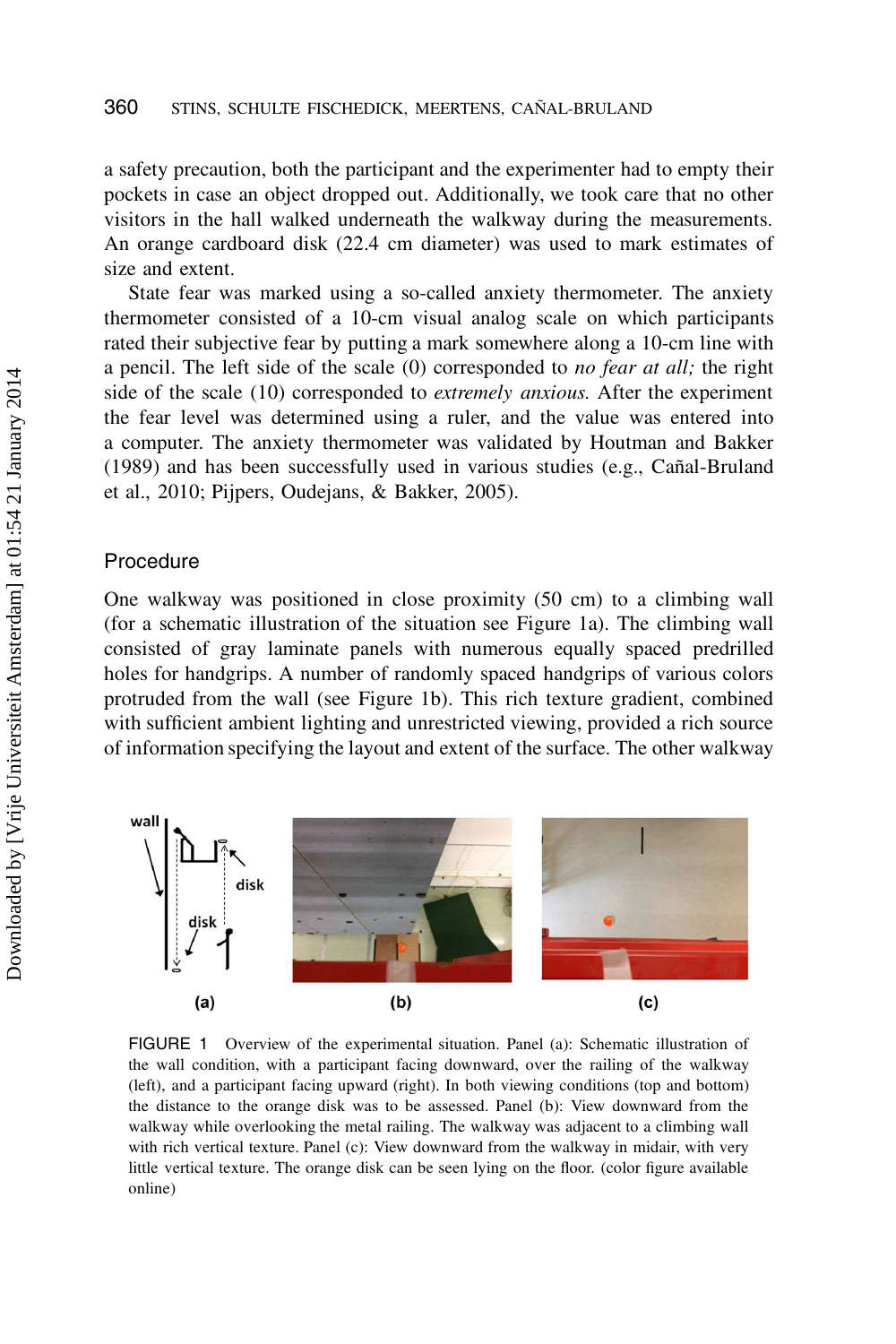was suspended in midair so that vertical texture gradient was a relatively poor source of information for height perception (see Figure 1c). We used a betweensubjects design, with half the participants providing judgments from the walkway near the wall and the other half providing judgments from the walkway in midair (labeled the "no wall" condition). All participants provided judgments of extent and size both when standing on the top (facing down from the walkway, as shown in Figure 1b and 1c) and when standing at the bottom (facing up to the walkway), so that viewing position was our within-subjects factor. Note that previous studies tended to use a complete between-subjects design, with some participants facing down and others facing up. A merit of such a design is that potential order effects are ruled out, but a clear disadvantage is its limited statistical power relative to a within design. In order to rule out potential order effects associated with the repeated perceptual judgments, we counterbalanced order of viewing position (top and bottom). We additionally tested whether the accuracy of the second perceptual judgments was affected by the judgments made from the first viewing position.

When standing on the top participants judged the vertical extent between the railing and a target (the orange disk) lying on the ground using a matching procedure. This procedure involved positioning the experimenter—who held another orange disk in his hand—on the walkway at the same horizontal distance from the participant along the walkway as the participant was to the target disk (cf. Stefanucci & Proffitt, 2009). Positioning was done by giving verbal commands to the experimenter (e.g., saying "farther" or "nearer"). In order to prevent the potential impact of demand characteristics on participants' judgments (e.g., Woods, Philbeck, & Danoff, 2009; for a recent discussion on this matter see also Firestone, 2013; Proffitt, 2013), the experiment was run by the same two experimenters across all participants. In addition, the experimenters were trained on the experimental procedures during pilot work, specifically focusing on displaying the same behaviors (including the pacing of their steps) with every participant. When standing at the bottom participants judged the vertical extent between the floor and the orange disk attached to the railing of the walkway using the same matching procedure, that is, positioning the experimenter standing on the ground. There was no time constraint, and participants could look back and forth at the target and the experimenter as often as they liked. As soon as the participant was confident that the orange disk held by the experimenter and the target disk were equidistant, the experimenter marked the judged location by sticking a small piece of white adhesive tape to the railing or the floor. The permanent viewing location of the participant was also marked with adhesive tape, and at the end of each height judgment the distance between the two pieces of tape was measured with a ruler, and the piece of tape was immediately removed.

Estimates of size perception involved judging the diameter of the same orange disk. This was done by having participants draw a straight line on a large sheet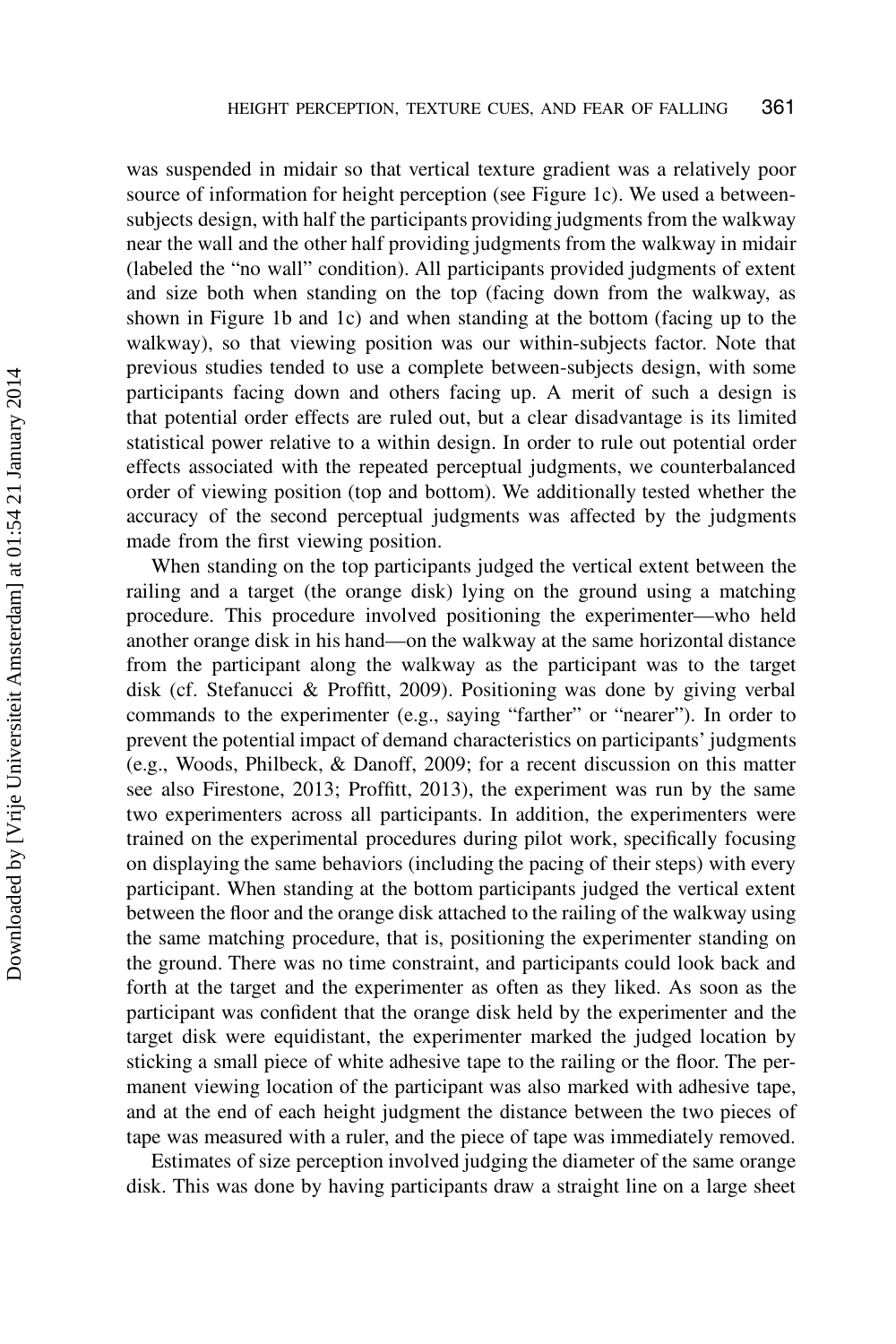of paper (42 cm in width) corresponding to perceived size. This was done again in both viewing conditions (top and bottom). After the experiment the length of the line was measured. The judgments of extent and size provide estimates of participants' degree of over- or underestimation of height. It should be noted that judgments made from the walkway near the wall involved looking downward from the side of the walkway that was adjacent to the wall. It should also be noted that the two size judgments were performed on different sheets of paper, so that participants could not compare their size judgment with the previous one. Each participant first judged vertical extent, followed by size. After these estimates state fear was rated using the anxiety thermometer.

#### Data Analysis

Estimates of extent and size were entered into a mixed-factors analysis of variance (ANOVA), with viewing position (judgments made from the top or from the bottom) as within-subjects factor and the availability of vertical texture (wall vs. no wall) as between-subjects factor. State fear was analyzed using a paired  $t$  test (top and bottom). Associations between fear and perceptual judgments were analyzed using Pearson correlations. Effect sizes are reported as partial eta-squared values.

### RESULTS

#### Height

Participants systematically overestimated vertical extent when standing on the top (on average 5.99 m;  $4\%$ ), but there was a modest underestimation of perceived extent when standing at the bottom  $(5.6 \text{ m}; -1.5\%)$ . The ANOVA revealed a main effect of position,  $F(1, 58) = 12.60, p < .001$ , partial eta-squared  $=$ 0.18. The between-subjects factor involving presence of the wall (present or absent) was not significant; nor was its interaction with position. Means for the four conditions are shown in Figure 2. Although the means suggest that the presence of the wall induced somewhat larger estimates of vertical extent, this was not significant ( $p = .27$ ). The same ANOVA performed with viewing order as additional between-subjects factor (first viewing from the top vs. first viewing from below) yielded no significant main or interaction effects involving this factor, so that order effects seemed to be absent.

#### Size

Participants systematically overestimated the diameter of the target disk, both when made at the top (27.1 cm; 21%) and when made at the bottom (25.1 cm;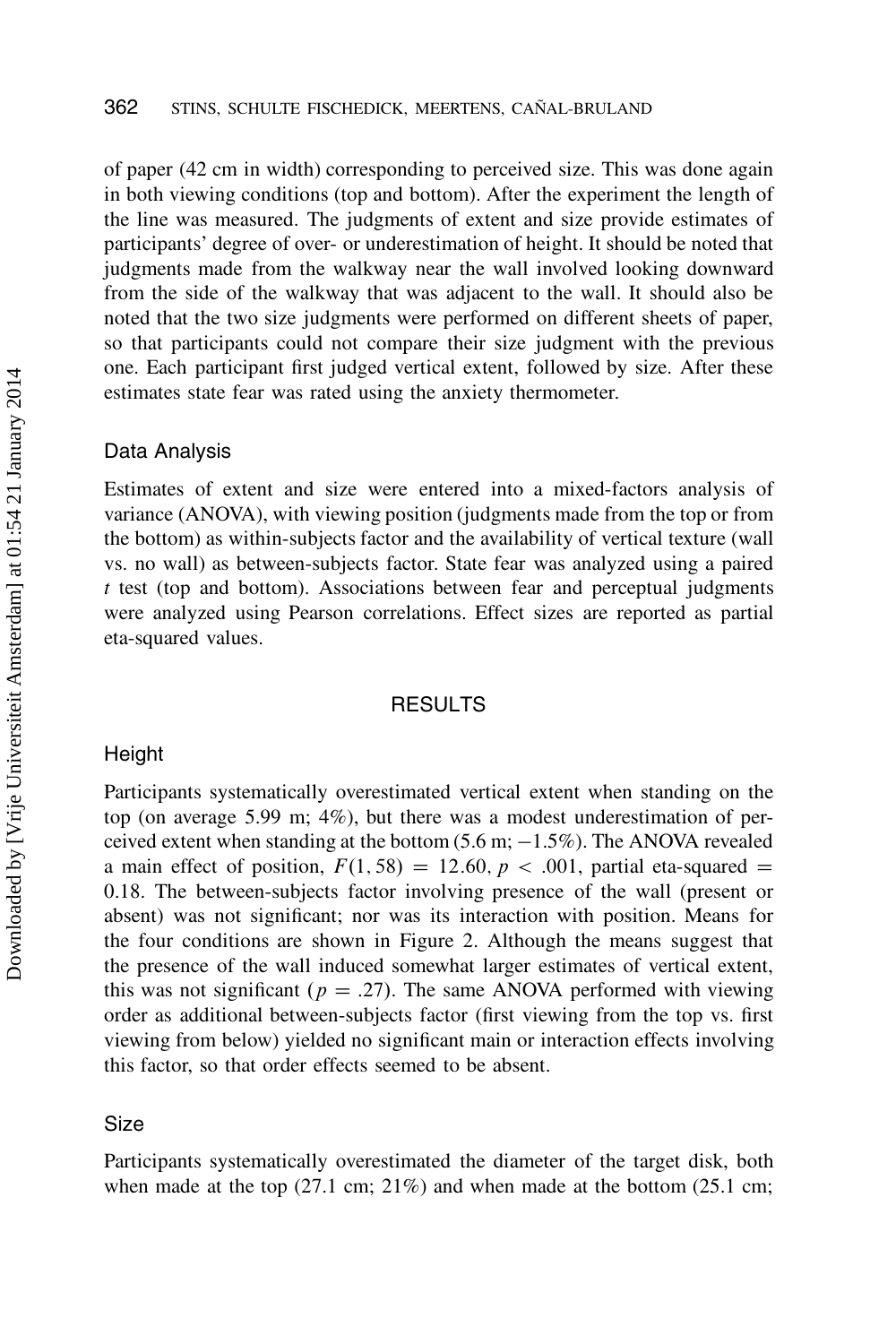

FIGURE 2 Mean values of estimates of vertical extent as a function of the availability of vertical texture (wall vs. no wall) and viewing condition (judgments made from the top or from the bottom). The dashed line represents the actual vertical distance. Error bars represent standard errors of the mean. The "S" corresponds to the conditions tested by Stefanucci and Proffitt (2009).

12%). The ANOVA revealed a main effect of position,  $F(1, 58) = 39.2$ ,  $p <$  $.001$ , partial eta-squared = 0.4. Again, there was no main effect involving presence of the wall or a significant interaction. Means for the four conditions are shown in Figure 3. The same ANOVA performed with viewing order as additional between-subjects factor yielded no significant main or interaction effects involving this factor. Raw scores of the height and size judgments for each participant are presented in Table 1.

#### Fear

Although fear was overall low, it was significantly higher on the top (Mean fear = 1.2 cm) than when rated at the bottom (.54 cm),  $F(1, 58) = 24.73$ ,  $p <$  $.001$ , partial eta-squared  $= 0.3$ . Presence or absence of the wall did not significantly influence fear judgments. We also correlated the fear levels collected on the top with the perceived height and size judgments (across the two wall conditions), but none of these correlations attained significance (both  $r < .02$ ).

#### **DISCUSSION**

The aim of this experiment was to examine the role of vertical texture as a potential cue that could account for patterns of overestimation of vertical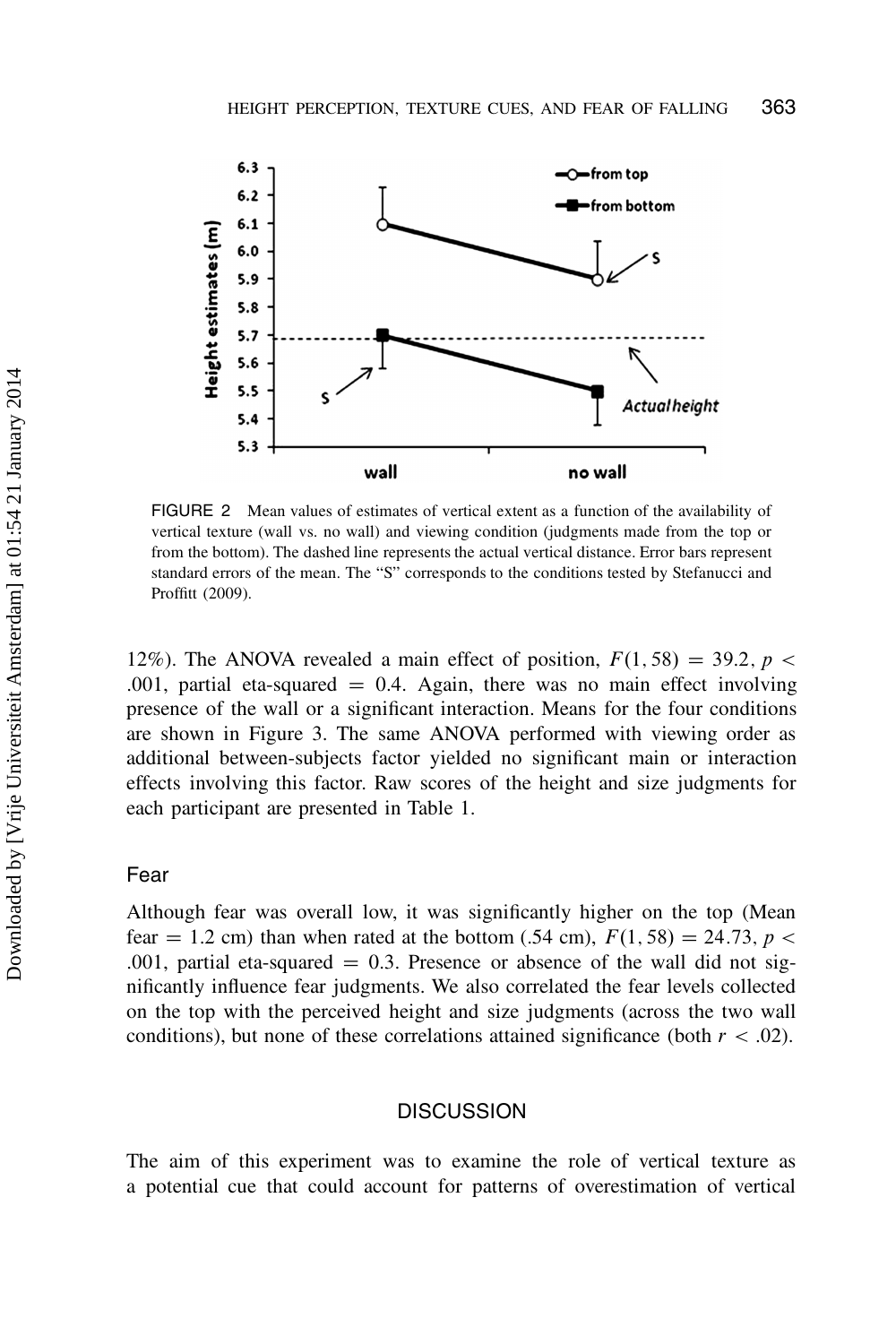

FIGURE 3 Mean values of estimates of the diameter of the target disk as a function of the availability of optical texture (wall vs. no wall) and viewing condition (judging from the top or from the bottom). The dashed line represents the actual diameter of the disk. Error bars represent standard errors. The "S" corresponds to the conditions tested by Stefanucci and Proffitt (2009).

extent and apparent size when standing at a substantial height. Previous studies repeatedly found that judgments of geometric properties of the environment made from a height were poorer than when the same judgments were made at the bottom (e.g., Stefanucci & Proffitt, 2009; Stefanucci & Storbeck, 2009; Teachman et al., 2008). Judgments were poorer regarding both perceived vertical extent (direct measure of distance) and perceived size of a remote object (indirect measure). Although the precise reason for this perceptual bias is still a matter of dispute, it has been shown that the bias is in part modulated by fear experienced when standing at a height (Stefanucci & Proffitt, 2009). In order to corroborate this conclusion and to help develop a solid theoretical base for these and similar findings, it is essential that (a) the findings are replicated and (b) possible confounds are identified, controlled for, and potentially ruled out. To this end, we attempted to replicate the findings obtained with height perception using a different lab, using a different method of elevation (metal walkway as opposed to a solid brick balcony), with different participants (European vs. American undergraduate students), and using a within-subjects design with regard to judgments from the top and the bottom. Most important, we aimed to examine an alternative explanation, namely, whether the presence or absence of vertical texture gradient may account for the perceptual distance biases reported in Stefanucci and her colleagues' work. More specifically, we controlled for one possible confound that was present in earlier studies, namely, the availability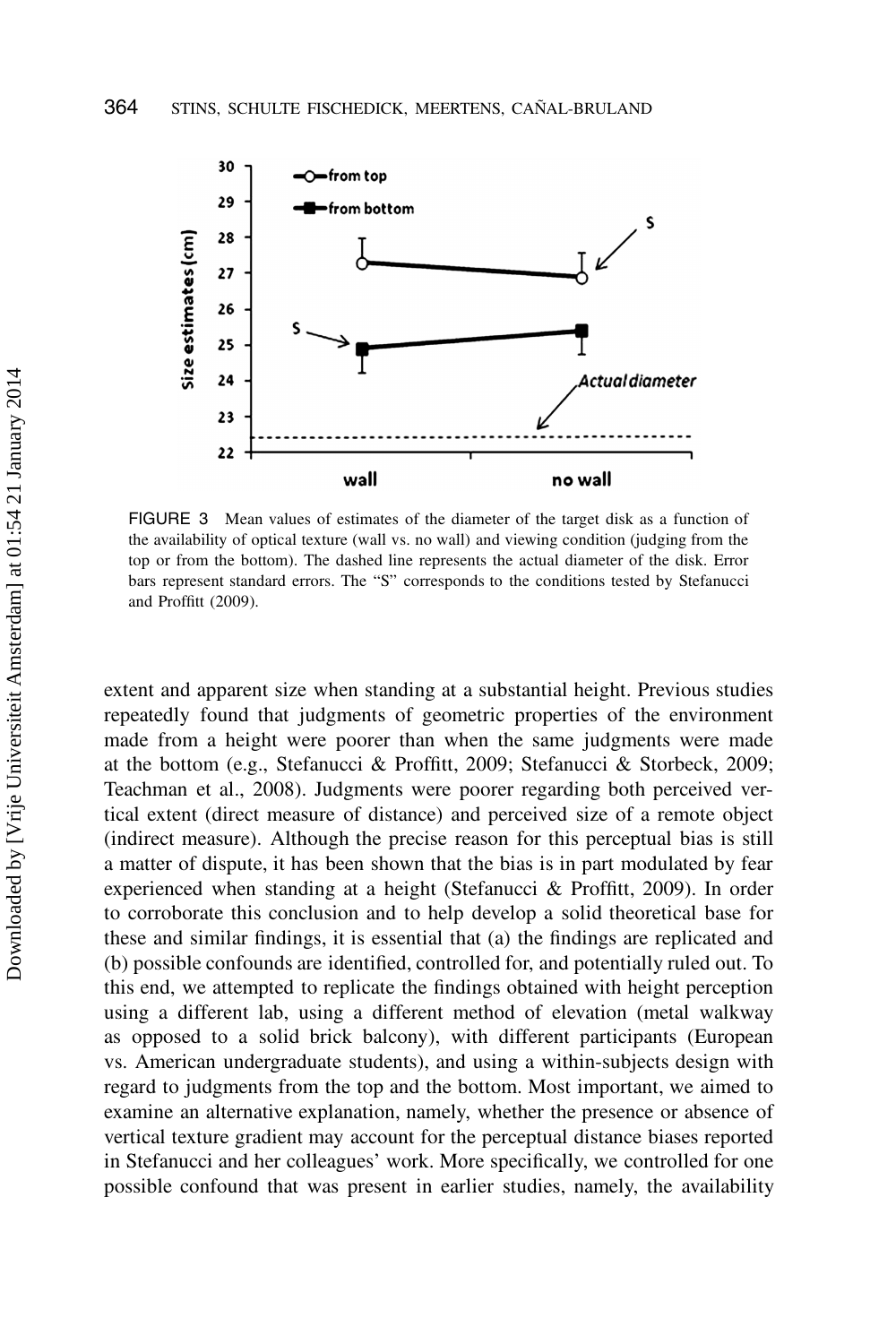| TABI F 1                                                        |
|-----------------------------------------------------------------|
| Estimates of Vertical Extent (Estimates of Size in Parentheses; |
| Both Estimates in Centimeters) for Each Participant             |
| Across the Two Experimental Conditions                          |

| Wall       |                    | No Wall    |             |
|------------|--------------------|------------|-------------|
| From Top   | <b>From Bottom</b> | From Top   | From Bottom |
| 606(28.1)  | 493 (23.9)         | 625(25.1)  | 543 (22.9)  |
| 615 (32.6) | 543 (26.3)         | 605 (27.4) | 513 (24.8)  |
| 555 (29.6) | 559 (27.1)         | 610 (37.7) | 585 (36.5)  |
| 469 (21.5) | 593 (21.9)         | 511 (28.4) | 498 (26.4)  |
| 763 (26.4) | 568 (21.8)         | 495 (21.5) | 611(24.9)   |
| 693 (26.7) | 473 (24.4)         | 571 (22.0) | 513 (22.4)  |
| 586 (24.8) | 526 (19.2)         | 667 (31.3) | 452 (28.9)  |
| 592 (24.9) | 466 (22.7)         | 563 (26.6) | 508 (27.2)  |
| 600 (30.7) | 553 (25.0)         | 529 (20.1) | 588 (18.0)  |
| 489 (26.5) | 442 (20.9)         | 499 (30.3) | 585 (29.5)  |
| 725 (21.8) | 497 (25.0)         | 543 (26.6) | 606 (27.8)  |
| 633 (25.9) | 676 (25.9)         | 608 (22.7) | 586 (23.1)  |
| 621(29.5)  | 619(29.3)          | 569 (30.0) | 524 (27.4)  |
| 620 (27.8) | 582 (25.7)         | 624 (29.6) | 585 (27.7)  |
| 583 (31.1) | 540 (24.9)         | 551 (26.7) | 462 (23.3)  |
| 531 (30.2) | 556 (27.5)         | 652 (22.7) | 661 (17.7)  |
| 743 (32.8) | 594 (28.0)         | 613 (29.4) | 574 (27.5)  |
| 568 (35.5) | 653 (28.3)         | 606 (25.8) | 516 (21.0)  |
| 635(24.5)  | 735 (23.9)         | 603 (21.2) | 551 (21.6)  |
| 548 (29.0) | 549 (27.2)         | 557 (26.1) | 502 (29.3)  |
| 647 (27.4) | 538 (25.0)         | 493 (25.0) | 424 (24.0)  |
| 635 (25.0) | 593 (23.3)         | 549 (25.6) | 442 (22.3)  |
| 581 (25.6) | 573 (26.6)         | 634 (33.8) | 609 (33.4)  |
| 509 (27.3) | 563 (28.2)         | 740 (31.4) | 652 (33.8)  |
| 648 (29.6) | 629 (27.2)         | 411 (26.8) | 552 (22.1)  |
| 570 (23.6) | 584 (23.3)         | 723 (33.2) | 483 (26.0)  |
| 640 (28.8) | 580 (25.7)         | 489 (25.1) | 503 (24.3)  |
| 742 (24.6) | 617(23.9)          | 745 (26.9) | 738 (22.2)  |
| 580 (23.9) | 541 (21.1)         | 657 (21.0) | 604 (20.9)  |
| 539 (24.8) | 556 (22.7)         | 627(27.5)  | 642 (24.0)  |

Note. The presence of the wall was the between-subjects factor, whereas the viewing location (from top vs. from the bottom) was the within-subjects factor. Actual distance was 568 cm; actual size was 22.4 cm.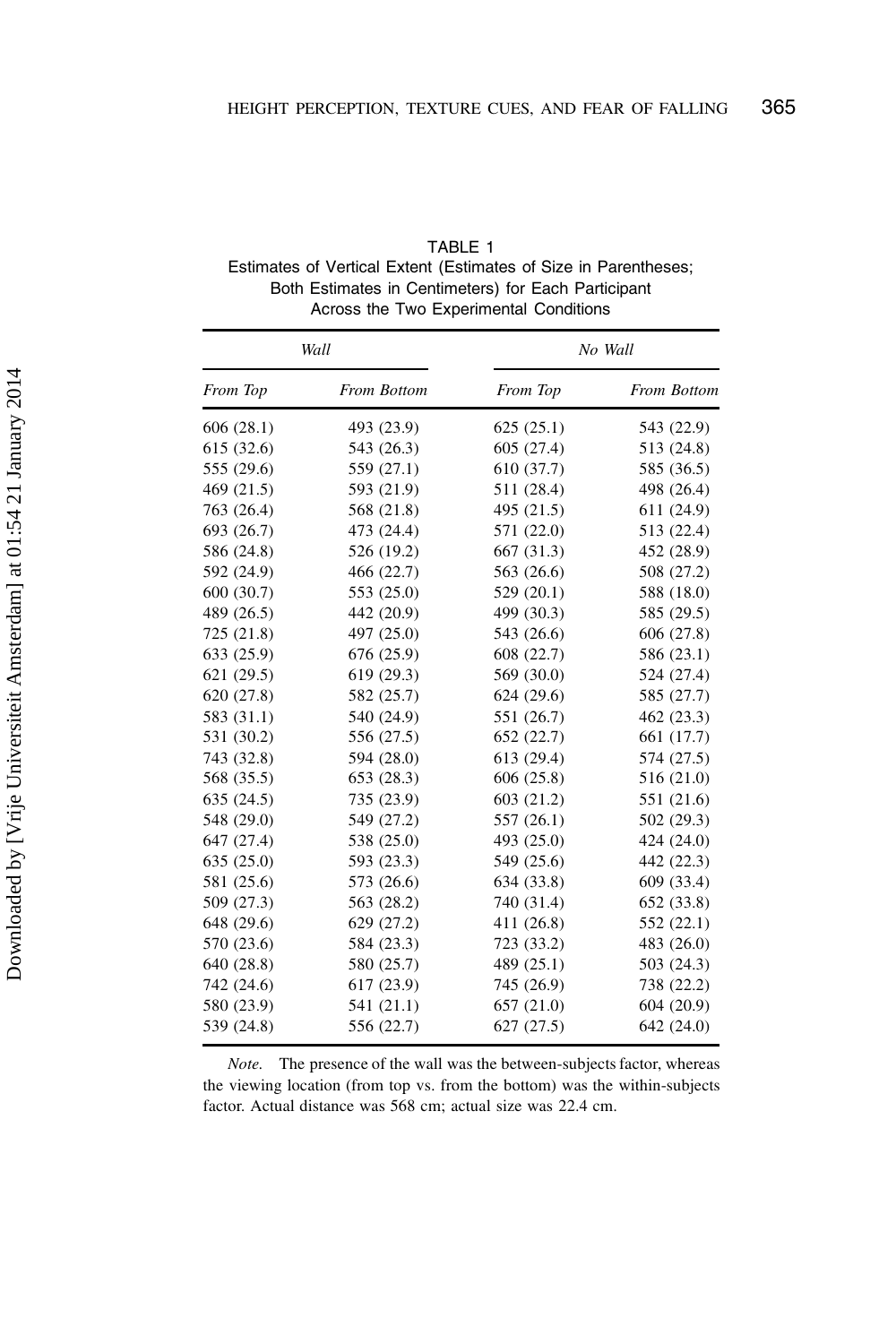of vertical texture, which could potentially greatly assist in attaining veridical perceptual judgments. To this end, one set of perceptual judgments was made while standing on a walkway in close proximity to a wall, which provided rich optical texture along the line of sight, and another set of judgments while standing in the middle of the gym in midair, with very little vertical texture.

Our results indicated that viewing a height from above yields a substantial overestimation of both vertical extent and size. In line with Stefanucci and Proffitt (2009), our results revealed that when standing on the walkway participants overestimated the distance to the ground relative to judging the same distance from the ground. Similarly, when standing on the same walkway, an orange disk on the ground was judged to be larger compared with when judging its size from the ground. It is important to note that these effects were not modulated by the presence of a large wall with abundant texture, which could potentially aid accurate distance perception.<sup>1</sup>

Our direct measure of height perception yielded on average an overestimation of 4%. Although significant, this value is smaller than other values reported in the literature. With respect to the amount of overestimation, two factors are of key importance. The first factor relates to the height being tested. Stefanucci and Proffitt (2009) compared three balcony heights across a series of experiments: 1.6 m (Experiment 1B), 8 m (Experiment 1A), and 10.06 m (Experiment 1C). Comparing these three heights, it appeared that overestimation scales with height: 14%, 60%, and 74%, respectively; so, the greater the height, the larger the overestimation in both absolute and relative terms. The second factor relates to fear of heights, that is, acrophobia. Jackson (2009) showed that fear of heights had a strong positive correlation with estimates of vertical distance. Judging from Figure 3 of the Jackson study, it appears that extremely fearful individuals overestimate height from a top by more than 200%. It could be the case that our participant group simply had very low fear levels. Most of our participants are engaged in various sports activities, and this could mean that they were relatively insensitive to the fear associated with heights.

Nonetheless, standing at a height reliably induced state fear, although fear levels were somewhat lower in our experiment when compared with Stefanucci and Proffitt (2009). In contrast to previous work, however, the fear levels in our study did not correlate with perceptual bias. As such, although our findings replicate and thereby corroborate the typically reported overestimation biases from heights, our results do not provide further support that self-reported fear is

<sup>&</sup>lt;sup>1</sup>It is well known that texture gradients actually contain three different gradient cues that can be manipulated independently, namely, perspective gradients, compression gradients, and density gradients (for details see Cutting & Millard, 1984). If the presence of the wall were to have a discernible effect on perceptual judgments, it would certainly be worthwhile to assess the relative contribution of each of these three gradients on perception.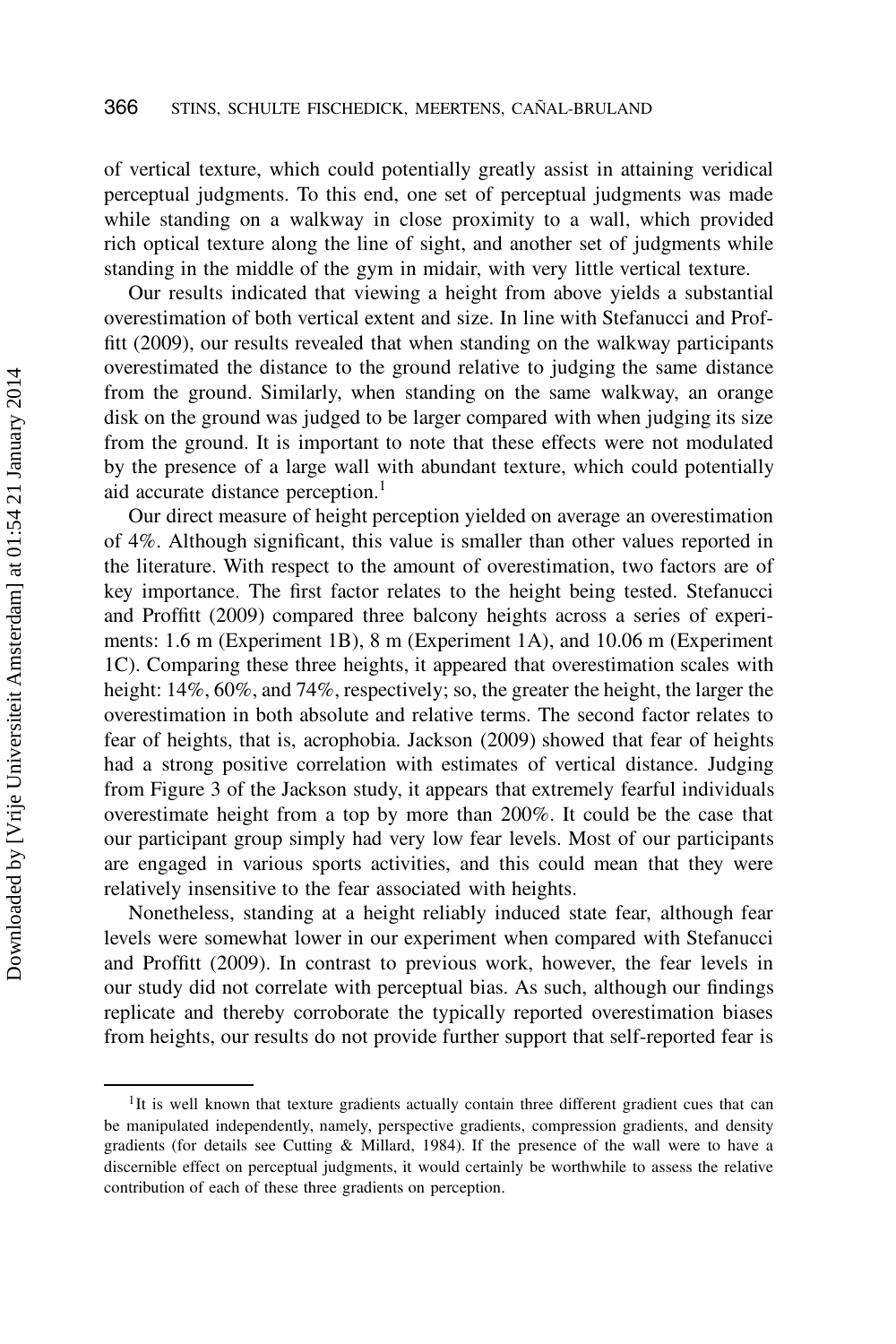a contributing variable explaining the perceptual biases. However, the predicted impact of fear on the perceptual estimates may be less robust than initially assumed. In this regard, Stefanucci and Proffitt found substantial positive correlations between fear and height estimates  $(r = .42)$  in their Experiment 1A, whereas the same correlation in their Experiment 1C was low and nonsignificant, leading the authors to conclude that "conclusions about fear (state- or trait-level) influencing perception are tentative at best" (p. 431). Our findings seem to be in agreement with this statement, and as such they certainly ask for further experimentation to examine the influence of fear on perception.

To conclude, our results revealed that judgments of extent and size were equally (in)accurate with or without the vertical texture. If anything, when viewed from a top the estimates of vertical extent were even less accurate in the presence of the wall than in the no-wall condition (Figure 2), although this effect was not significant. In other words, texture did not remove the perceptual bias. It might be argued that participants simply did not attend to the wall, so it is perhaps not surprising that both conditions yielded comparable effects. Although we cannot completely rule out this interpretation, we deem it unlikely for the following reasons: First, the wall was large and in plain view and occupied a substantial portion of visual space. In practice, it was impossible to ignore such a large nearby structure during viewing. Second, participants were encouraged to provide accurate size and distance judgments by any means necessary, and they repeatedly looked at the target disk, they rotated their head and eyes, and so on. We believe it is unlikely that participants—for whatever reason—exploited distance cues such as convergence and accommodation and at the same time ignored the rich and abundant texture cues.

Finally, in our view future experimentation is needed to scrutinize whether it is fear of falling (state or trait), physiological arousal (e.g., Geuss, Stefanucci, de Benedictis-Kessner, & Stevens, 2010; Stefanucci & Storbeck, 2009), assessing the injurious consequences of a fall (Stefanucci, Gagnon, Tompkins, & Bullock, 2012), or the perception of action possibilities (cf. Proffitt, 2006a, 2006b) that accounts for perceptual distortions in height perception. It would also be interesting to test whether individuals who are not fearful, or who have extensive climbing skills, perform better on these types of perceptual tasks.

### **REFERENCES**

Cañal-Bruland, R., Pijpers, J. R., & Oudejans, R. R. D. (2010). The influence of anxiety on actionspecific perception. Anxiety, Stress, & Coping, 23, 353-361.

Cutting, J. E., & Millard, R. T. (1984). Three gradients and the perception of flat and curved surfaces. Journal of Experimental Psychology: General, 113, 198–216.

Bhalla, M., & Proffitt, D. R. (1999). Visual-motor recalibration in geographical slant perception. Journal of Experimental Psychology: Human Perception and Performance, 25, 1076–1096.